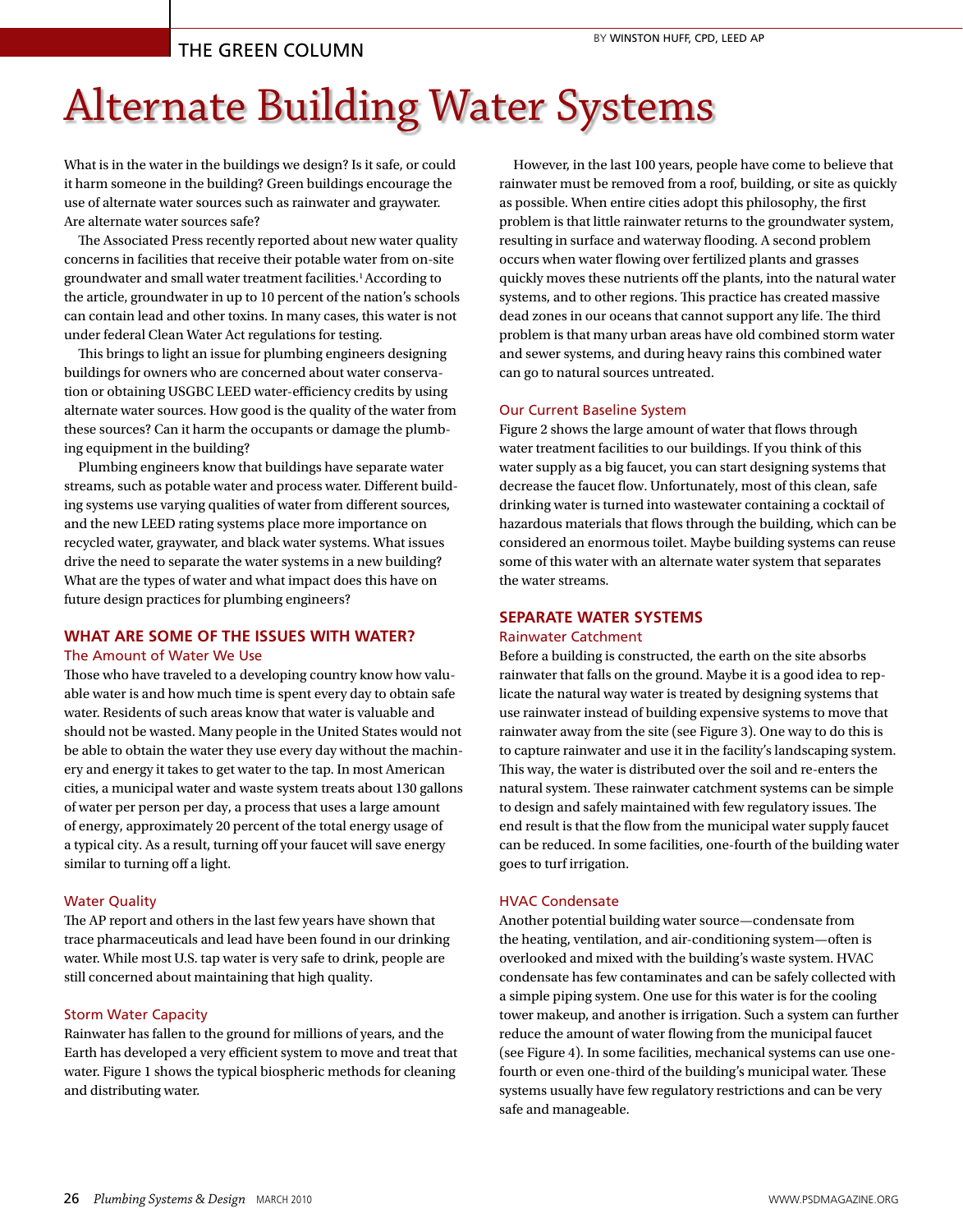

**Figure 1** Biospheric methods for cleaning and distributing water

# *Alternate Water Source Standard Development*

**To address concerns about water quality from alternate sources and to respond to the lack of standardization, several groups including the National Sanitation Foundation (NSF) and the American Society of Plumbing Engineers (ASPE) are developing operation and design standards for graywater and rainwater catchment systems. Such standards will include guidelines on the quality of materials and surfaces and welding and construction practices, as well as monitoring systems for failures in alternate water systems. For example, the standard could require systems to warn the operator when it is not operating properly. The standards also will define operational procedures for performance testing and evaluation, as well as define parameters such as turbidity, pH, and biological oxygen demand.** 

**Stress is an important design and operational issue for alternate water systems. Stresses include how the system performs in highvolume situations and low-volume situations. The standards will respond to such issues, including the dosing of treatment chemicals and schedules for sample collection.** 

**When designers initially are confronted with these data and requirements, they may be overwhelmed and think that such systems will be too complex and expensive to operate. However, the amount of effort to design and regulate these systems can be compared to the standards for water quality and operations for public swimming pools. Swimming pools are very common because the industry developed products and procedures to accommodate owners' needs. The same thing can happen with alternate water systems.** 



**Figure 2** This simple illustration shows the municipal water treatment process as a large faucet that supplies high-quality water to a site. It also shows the typical municipal wastewater treatment system as a big toilet that carries away wastewater and treats it. The water from the faucet goes to several systems in a building. The plumbing engineer can design systems to reduce the size of the faucet and toilet.



**Figure 3** The municipal faucet and toilet can be reduced by reusing rainwater in an irrigation system.